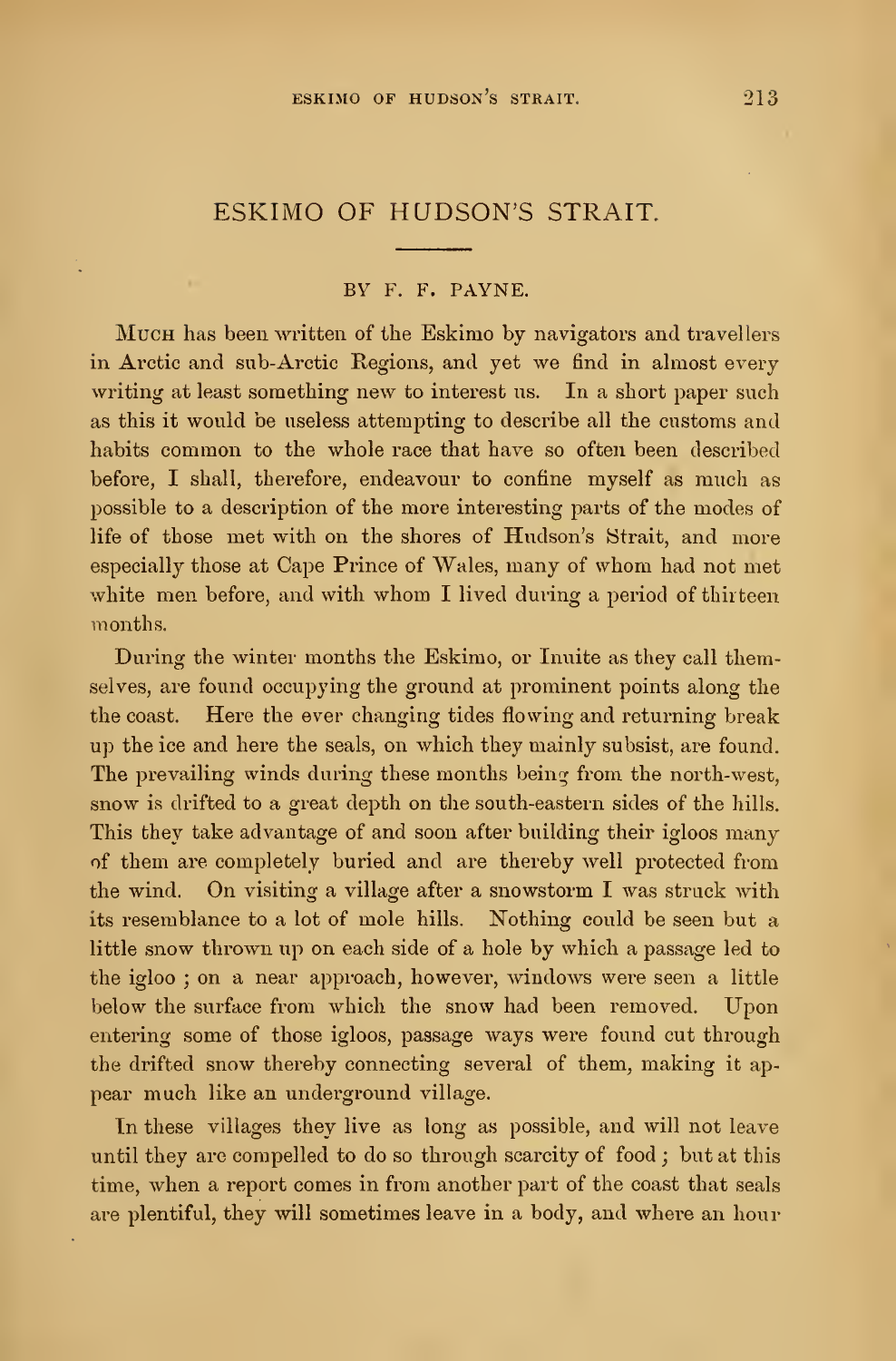ago merry laughter could be heard, now you are only greeted with the snarl of a stray dog that keeps well out of your way, or the caw of a raven as it sits on a neighbouring rock watching you suspiciously.

About the month of March, most of the seals leaving the coast, food becomes very scarce and many shifts are made. Hurried expeditions are taken by the men with their dogs along the shore, their family sometimes accompanying them, but they are oftener left behind, and the unhappy look of a father as he returns without success tells plainly how much he feels for those dependent upon him.

As this month advanced at Cape Prince of Wales food became scarcer and now, though at other times helping one another, it was a matter with many of life and death and every man looked out for himself and his family. If he secured a seal it was hidden as quickly as possible. At this time the old and those weakened by starvation and unable to move from place to place were left to their fate, though should a party be so successful as to capture more than would supply their immediate wants they returned at once with food to those they had left behind.

Early in April, the weather becoming milder and the snow well packed sleigh journeys are made to distant parts of the coast and seldom before this time do they undertake long trips. At this time, too, the deer come from inland to the coast and expeditions are made to meet them, though few deer are taken until the end of the month.

The latter part of April, May, and June may be considered the Eskimo's harvest time, for besides the deer large numbers of seals are taken as they appear along the wide cracks that now form in the ice.

Towards the end of May, snow igloos melting away, the women may be seen busily engaged in repairing the seal skin covering of their tupeys which have been cached since the previous summer, and now, while some are inland hunting deer, single families pitch their tupeys at favourable places along the coast where the men spend most of the time watching the ice for seals.

On May 23rd, four families left Cape Prince of Wales for a large lake about one hundred and sixty miles to the southward. Here I was informed they would remain throughout the summer living upon deer, fish, and a kind of berry not found on the coast. This lake, by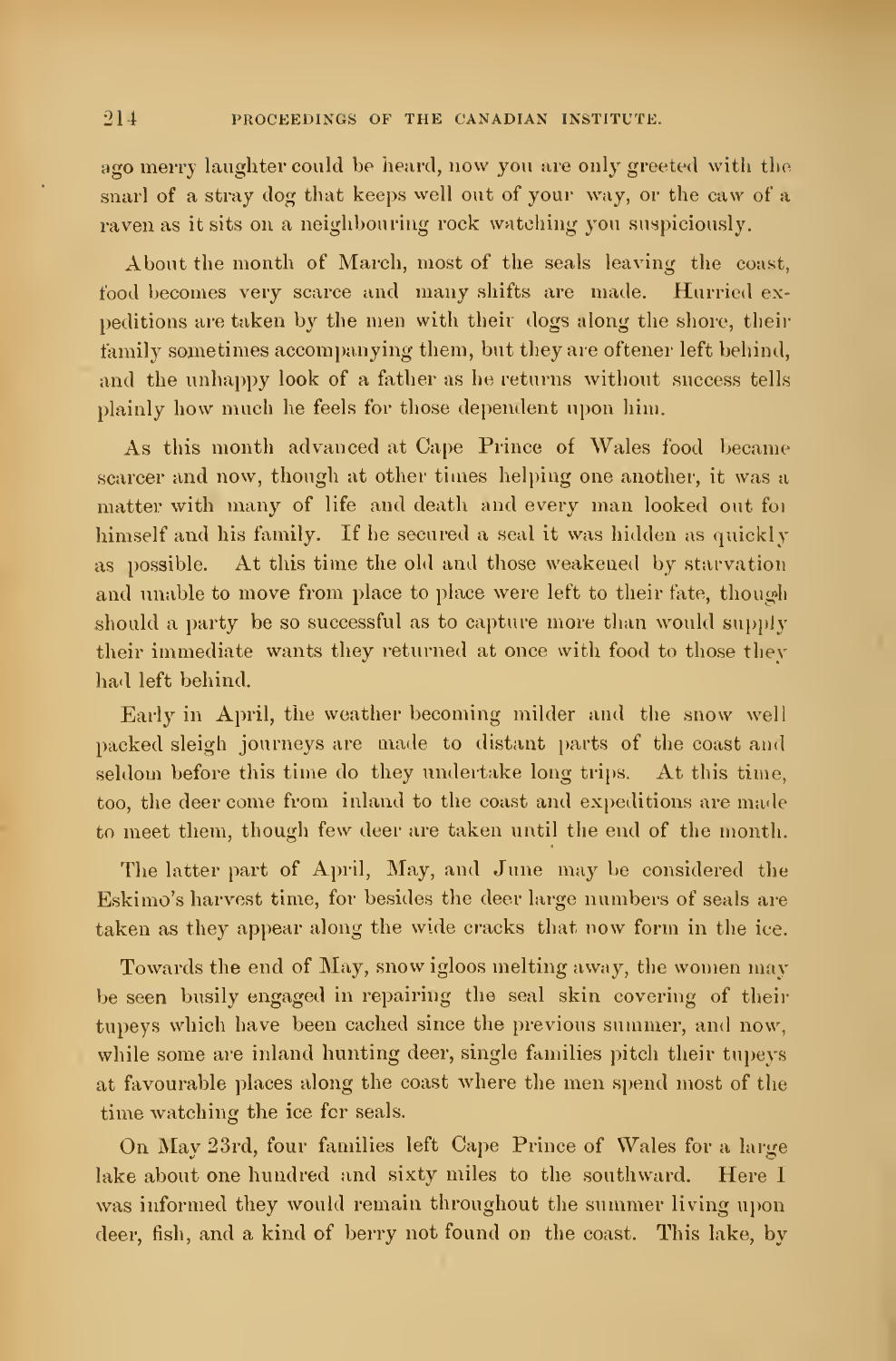their own description, must be about one hundred and fifty miles in length, and twenty-five miles broad, and apparently has never been visited by civilized being.

Early in June all the hunters returned to the coast and immediately commenced laying in a stock of walrus and seal meat, which was cut into strips, sewn up in bags, made of the whole skin of a seal, and cached.

On June 10th the first kyaks of the season were launched at Cape Prince of Wales, and from this time until the end of August a sharp lookout was kept for the white whale which gives a large supply of food.

For the second time in the year the deer season commences about August 20th and lasts a month, during which time some exceedingly hard work is done to secure enough skins for clothing and bedding for the winter.

During the latter part of September and until the sea is once more covered with ice, about the end of November, walruses are hunted. After this date the kyaks are put away, and until the ice is firm the  $\ddot{\phantom{a}}$ times are very hard; and now the caches are opened and a large hole is soon made in their small winter's stock of provisions. With empty stomachs and leaky wigwams they exist until the latter part of December, when once more they build snow igloos and winter life begins again in earnest.

Besides the walrus, deer, seal and whale we might include all mammals and birds found in this region as comprising the Eskimo's food supply, but as several are only eaten when they are starving we may consider the following as a complete list of articles of food upon which they subsist :—Bear, rabbit, fox, dog and lemming, duck, goose, loon, young birds of all kinds, eggs, three or four species of fish, clams, mussels, shrimps, crayfish, one species of algae, the flowers of two, the roots of two, and the berries of three different plants, besides the bark of the willow, large quantities of which are eaten in the spring. The fox, dog, and lemming are only eaten in cases of extreme hunger, and the hardest to swallow seems to be the former, which even the Eskimo dog would not touch while scraps of dry seal skin were to be found. In eating any vegetable food they usually preferred to dip it into oil before swallowing. Quantities of seaweed are eaten especially during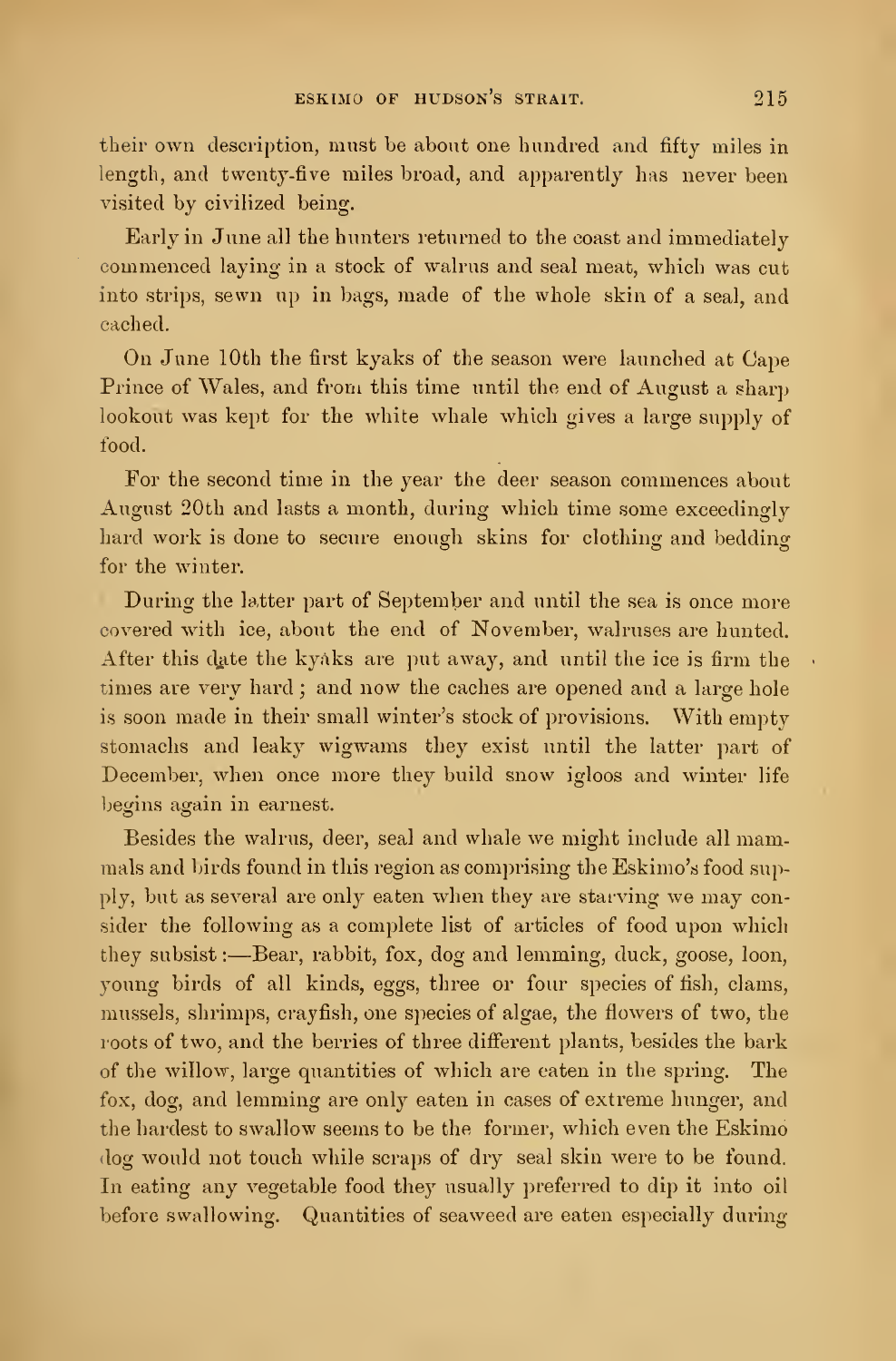the winter months when other food is scarce, and this <sup>I</sup> am inclined to think was the cause of the illness of several children, all of whom were suffering great pain when little else was being eaten.

Cooked food is only partaken of as a change, though it might become more generally used if fuel was plentiful. It was very amusing to see them with old fruit cans boiling small pieces of seal or other meat over a fire of small weeds. It was usually eaten half cooked and thickly coated with ashes.

Apparently only two regular meals are eaten, one upon first rising in the morning and one just before retiring. At these meals they might be seen each with a knife of some kind sitting round a seal with their share, taking first a piece of lean and then a piece of fat as we would eat bread and cheese, and, as might be supposed, their faces did not present a very pretty appearance after these meals.

Much has been said of the Eskimo's improvidence and undoubtedly, like most civilized beings, when food is plentiful they do eat more than usual thereby becoming lazier and less inclined to hunt ; but it may be said for the credit of those in Hudson's Strait, excepting a few, they would hunt and kill at almost any time, and not so much as a handful of food was ever wasted.

Of original genius they seemed to possess little for although many of their appliances for hunting and trapping are ingeniously made, these have all been copied from those used by the same race, we may say, centuries ago, and in proof of this statement it may be added that where simple repairs were needed in traps and other implements, and where parts of these had been lost they were quite incapable of employing other means to make them of service until shown by my men or myself.

A marked difference is noticed in the quality of all mechanical work done by the Eskimo of the north and south shores of the Strait. especially in clothes by the women, and hunting implements and carved work made by the men, those on the north shore doing far the neatest and best work. This may be owing to the great demand for these articles by the men of the whalers who are constantly bartering with them; while those to the southward never have a chance of doing so, and are content with more roughly made articles for their own use.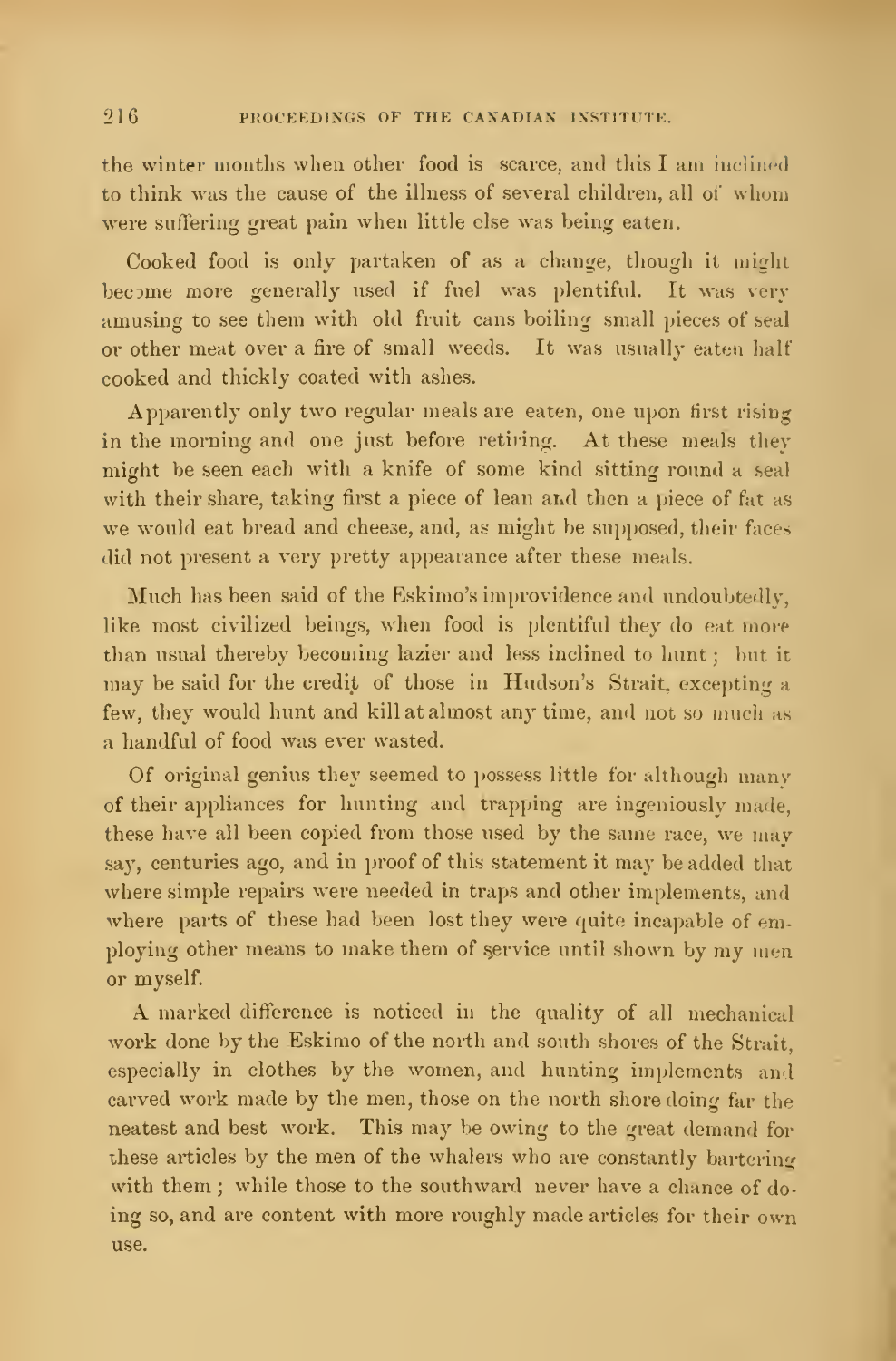Occasionally one would be found who showed far greater genius than his fellows, and here we might instance <sup>a</sup> man named Cowktooian, who, by the way, had lived many years on the north shore. With the roughest tools he was seen to make some beautiful joints in wood work, and on one occasion undertook to make the nipple of a gun, his only tool being a file. He first filed a piece of steel to the requisite shape, and then grinding one point of the file to the proper size for a drill made a very neat hole through it. Now, however, he was quite unable to file a rough thread for the necessary screw and was obliged to appeal to one of my men for aid.

The Eskimo cannot be said to excel in the finer arts, and yet we find in them the inborn love of sketching and carving, only in the latter, however, are they at all proficient. Good models of kyaks, animals and birds in ivory are made especially on the north side of the strait, where they seem to delight in vying with one another in trying to make the smallest models. The art of drawing is confined almost altogether to describing figures on the level surface of the snow either with a piece of stick, or, in larger figures, with their feet, and in several instances most correct drawings of their own people were made by slowly moving along with feet close together, raising a low ridge of snow as an outline, and afterwards adding details most dexterously with one foot.

Perspective in drawing was a great mystery, and even those who had been able to look at pictures upon the wall of my house every day for a year could not understand it. Involuntarily their hands would steal up to the picture and slowly passing them over they would feel for the objects that stood out from the background, while others would shift their heads to look behind screens or doors in the picture.

Soon after our arrival at the Observatory a coloured life sized picture of <sup>a</sup> child was put up just over my bed, directly facing the window. It had not been there long when hearing a great commotion I went to see what was the matter and found half a dozen faces pressed against the window and all were calling " chimo, chimo," which is a kind of welcome, and nothing would persuade them it was not real life until they had been allowed to examine it closely.

<sup>I</sup> am now reminded of a similar incident with a crying doll, several of which I had brought up as presents for the children. A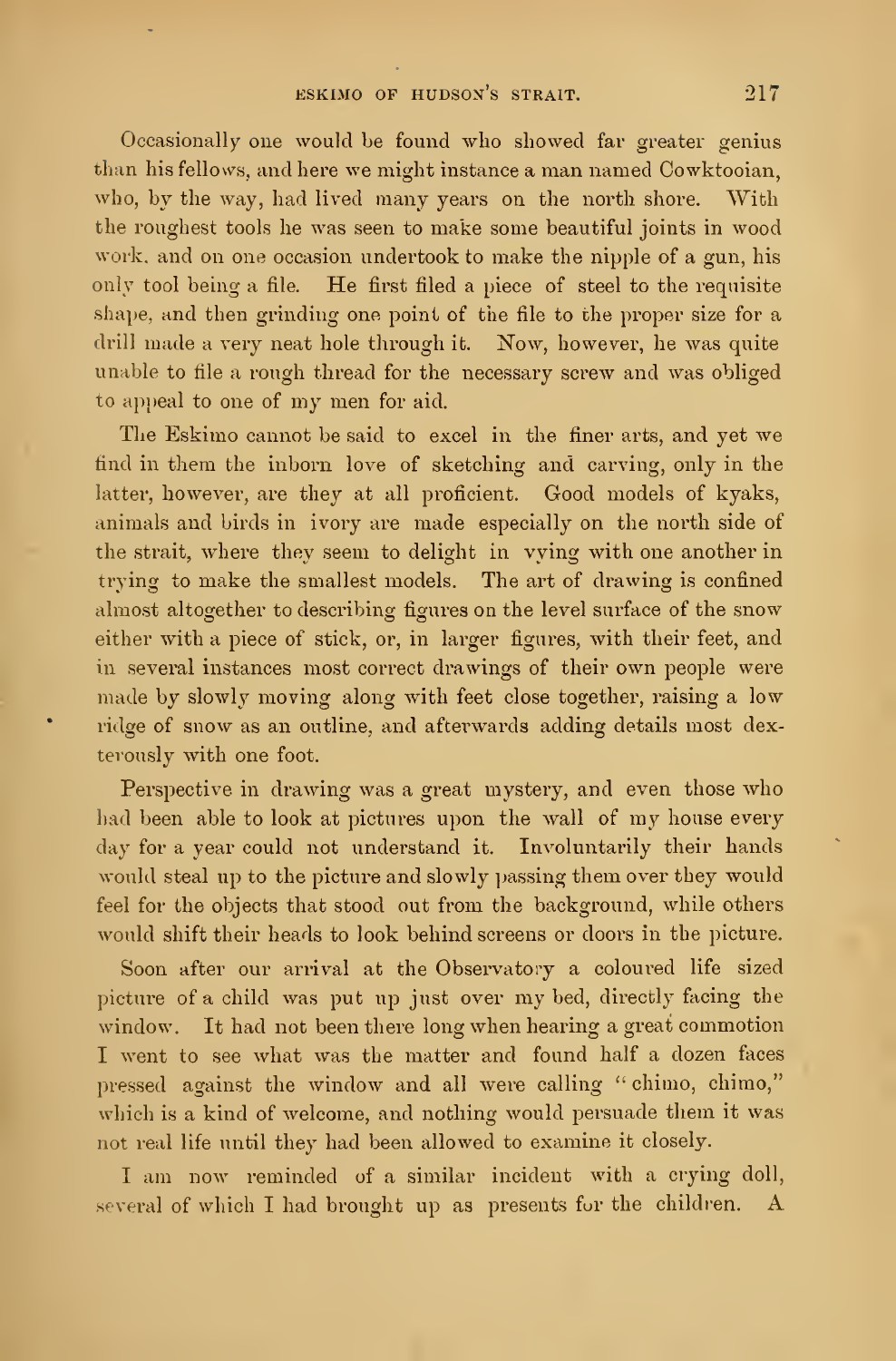few days after my arrival, and while a woman and her child were looking in at the window I brought out one of these dolls, for the first time, and, unseen, dressed it in a towel, and slowly brought it towards the window. At first sight of it the woman's eyes opened very widely as she stood wondering, but when I suddenly made it squeak she did not wonder any more, but turned and fled.

Besides the means commonly employed in the chase by the Eskimo in all parts of the Arctic Regions there are doubtless others only known or practised by those living in certain localities. At Cape Prince of Wales the seals were seldom captured at their holes in the ice, but invariably along wide cracks, or in the water beyond the ice where one man might be often seen scraping with his spear and whistling in a low note while his companion lay at the edge of the ice, and if there were any seals within hearing distance they were always attracted to the spot, when rising quickly the Eskimo would throw his spear with line attached and if quick enough would seldom miss. The seal, however, is very active and often escapes by diving before the harpoon reaches it.

The gun, with which many are supplied, has almost taken the place of the bow and arrow, nevertheless they are still used by a few in deer hunting, and while one takes up a position behind some stones in one of the narrow passes of the hills others drive the deer towards him. By this means a very close shot is obtained and <sup>I</sup> was informed that often half the length of the arrow is buried in the deer's side.

The fish spear used in Greenland is also found here though seldom used, the most common implement employed being a long handle with an ordinary knife firmly tied near one end making a fork, one prong of which is the end of the rod, the other the blade of the knife its sharpened edge turned inward. With this ugly weapon the salmon are speared or, more properly speaking, are slashed and are often found nearly cut in halves.

The net is also used here in catching fish in the smaller streams, though the most common mode of trapping is by building walls of stones shaped like a bag about six inches above the surface, and then with sticks and stones splashing the water higher up the stream and driving the fish into the trap.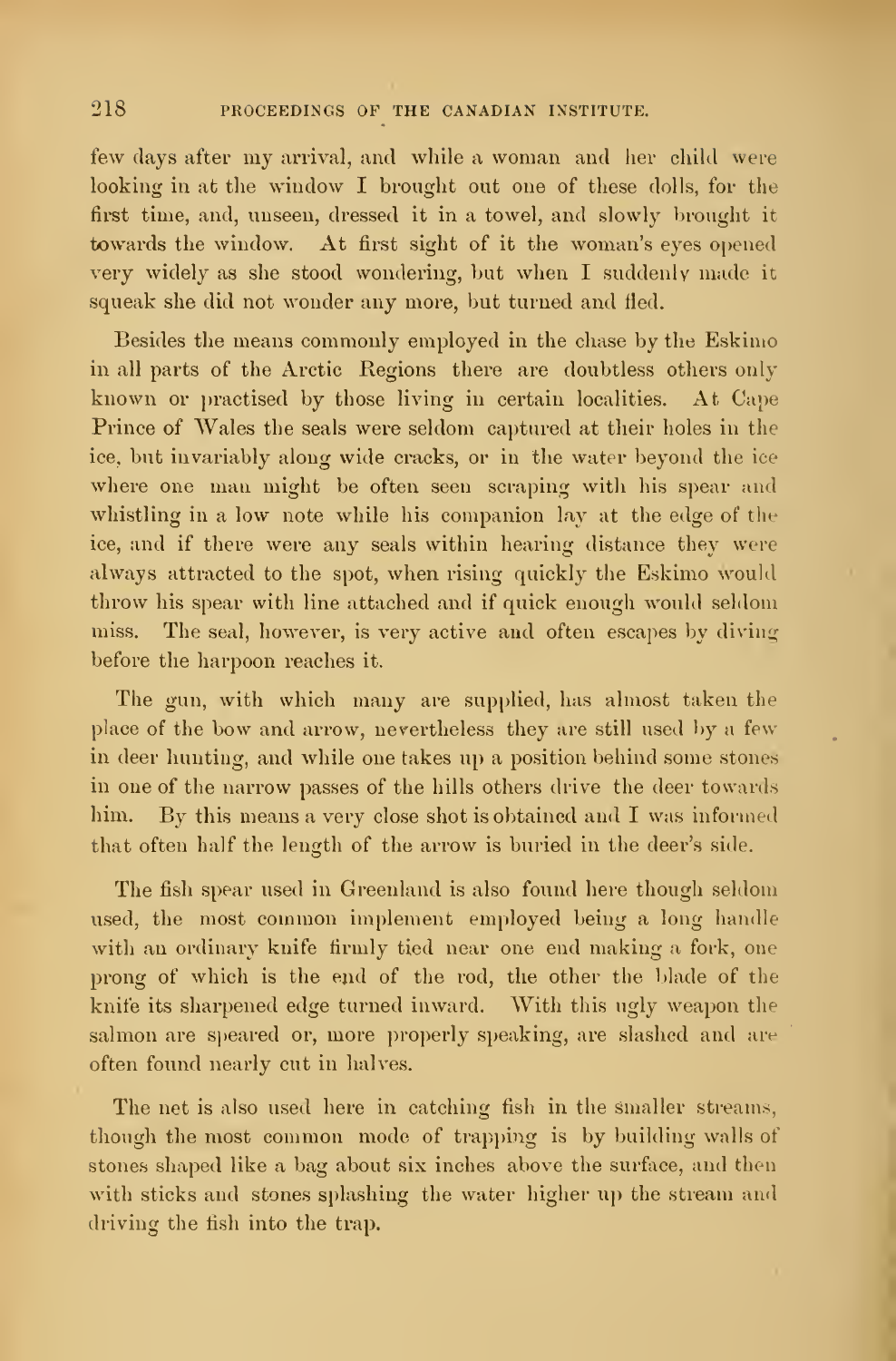Some ingenuity is shown in setting the common steel fox-trap in winter. A wall of snow about eighteen inches high is built in the shape of half a circle the diameter of which is about two and a half feet. Kear the centre from which the arc is drawn, the snow is first well pressed. A hole the shape of the trap is then dug with a knife and the trap being let into it, it is carefully covered with a thin crust of snow so that even if the fox does not actually tread upon the small pan, part of the crust when broken will start the trap. In front, and just under the wall small pieces of bait are placed so that in shifting its position to take each piece of bait the fox is certain to tread upon the trap.

The Eskimo's, amusements are few, and only in one or two do they  $\cdot$ seem to take much interest. Throwing the harpoon had the greatest attraction for the men, and often they might be seen taking their turns at a mark in the snow. Wrestling and running are occa sionally indulged in, but the weaker side soon loses interest and gives in. Mr. Stupart informs me that while he was stationed here a large snow pleasure house was built, supported in its centre by a pillar of snow. The only game noticed, in which they took part in this house, was a kind of tilting, an ivory ring being suspended from the ceiling through which the men tried to put their spears as they walked quickly round the pillar.

During my stay here football was introduced, and in this they appear to take more interest than in any other game. The bladder of a walrus was well blown and then covered with leather making an excellent football, and it was a novel sight to see them playing. Men, women, aud children all took part in it, and no quarter was allowed. Here a woman carrying her child on her back might bo seen running at full speed after the ball, and the next moment she might be seen lying at full length with her naked child floundering in the snow <sup>a</sup> few feet beyond her. A minute later the child would be again in its place and nearly choking with laughter she would be seen elbowing her way after the ball again.

Catching trout in the summer in the manner described affords great amusement to the children and wild with excitement they were often seen pursuing a poor unfortunate fish in a shallow stream. The boys also spend a great deal of time in making small spears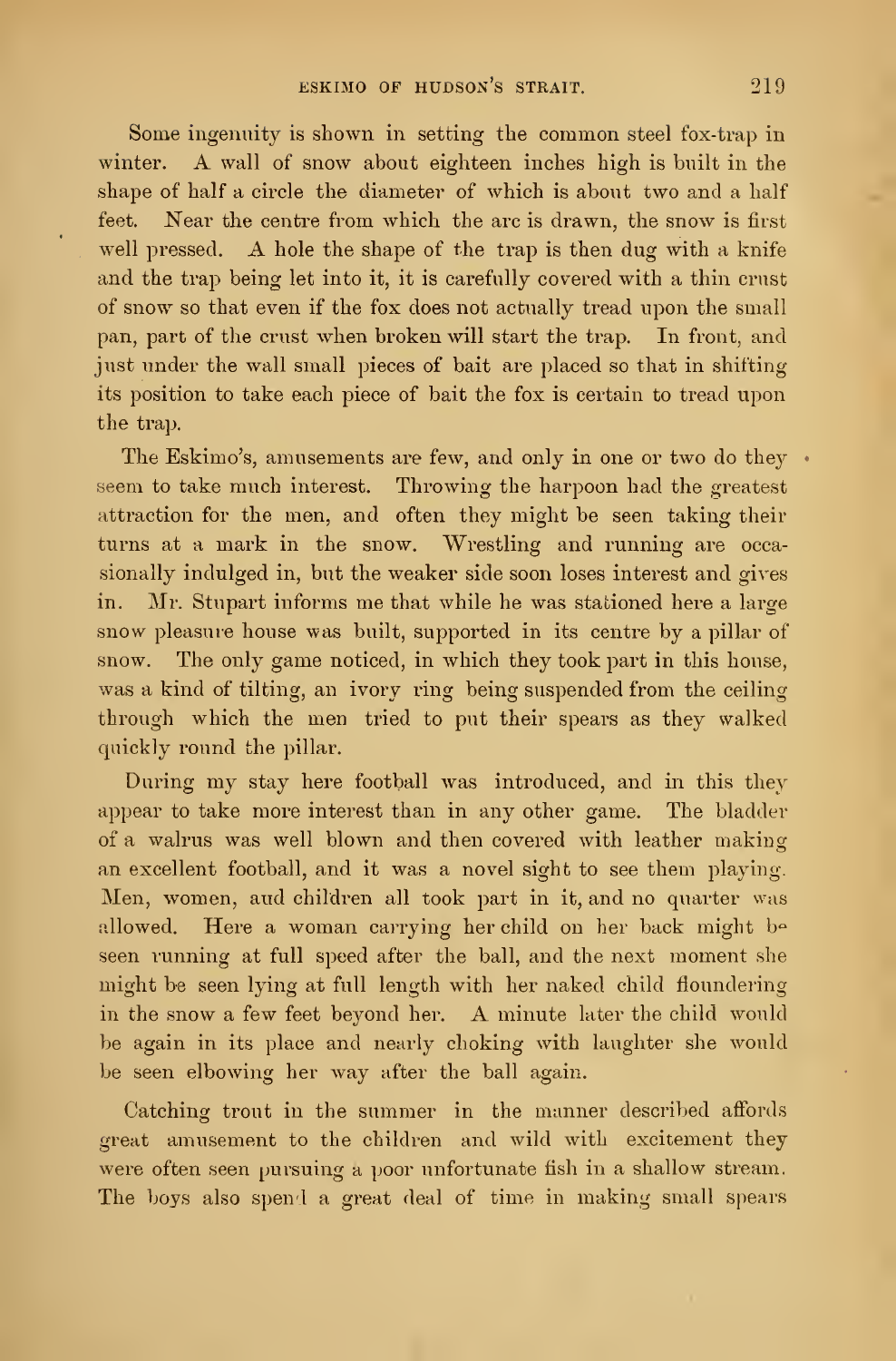and other implements of the chase, and practise with one another in throwing at a mark. Girls have their dolls and as with girls of civilized parents they delight in playing house ; nor do they tire of this until they are married, for often groups of girls of all ages might be seen sitting in some sheltered spot in summer each having <sup>a</sup> house formed only of a ring of stones a few inches in diameter in which some short pieces of stick were lying while other pieces were propped upright. These pieces of stick represented people, and they were made to visit one another's houses while the owner kept up a continous flow of conversation for them.

Unlike the Indian the Eskimo is nearly always laughing, and even in times of great distress it is not hard to make them smile. On one occasion, with the intention of building a beacon in the shape of a man, I procured the assistance of an Eskimo, and cutting out the shape of <sup>a</sup> large head in wood <sup>I</sup> got my assistant to carry it to the hill upon which I proposed to build the beacon. Without asking a question he assisted me to build the man and place head and arms upon it, nor did he understand its meaning when a model of a gun was placed between the arms. Finished it stood about nine feet high and when the last stone was put up <sup>I</sup> led my assistant about a hundred yards away and then turned him round to look at it. Slowly his eyes opened widely, and then suddenly he burst into such a fit of laughter I was almost afraid of him for he rolled upon the ground. This beacon was built for the guidance of the relief ship.

As we find among civilized beings men much more conversant with nature than their fellows so we find it with the Eskimo, and while some know many of the stars, and other objects in the heavens by name, others can hardly tell one from another. On the whole, however they may be said to be keen observers of nature, for in making collections of the birds, insects, and plants they were of great assistance, and if an insect was shown them they could usually take me where more of the same species might be found.

On the approach of summer they watched with interest its signs, and often would bring to me insects which they believed were the first of the season. The first snow bunting that appeared in the spring was hailed with great joy, and in great haste they came to inform me of its arrival.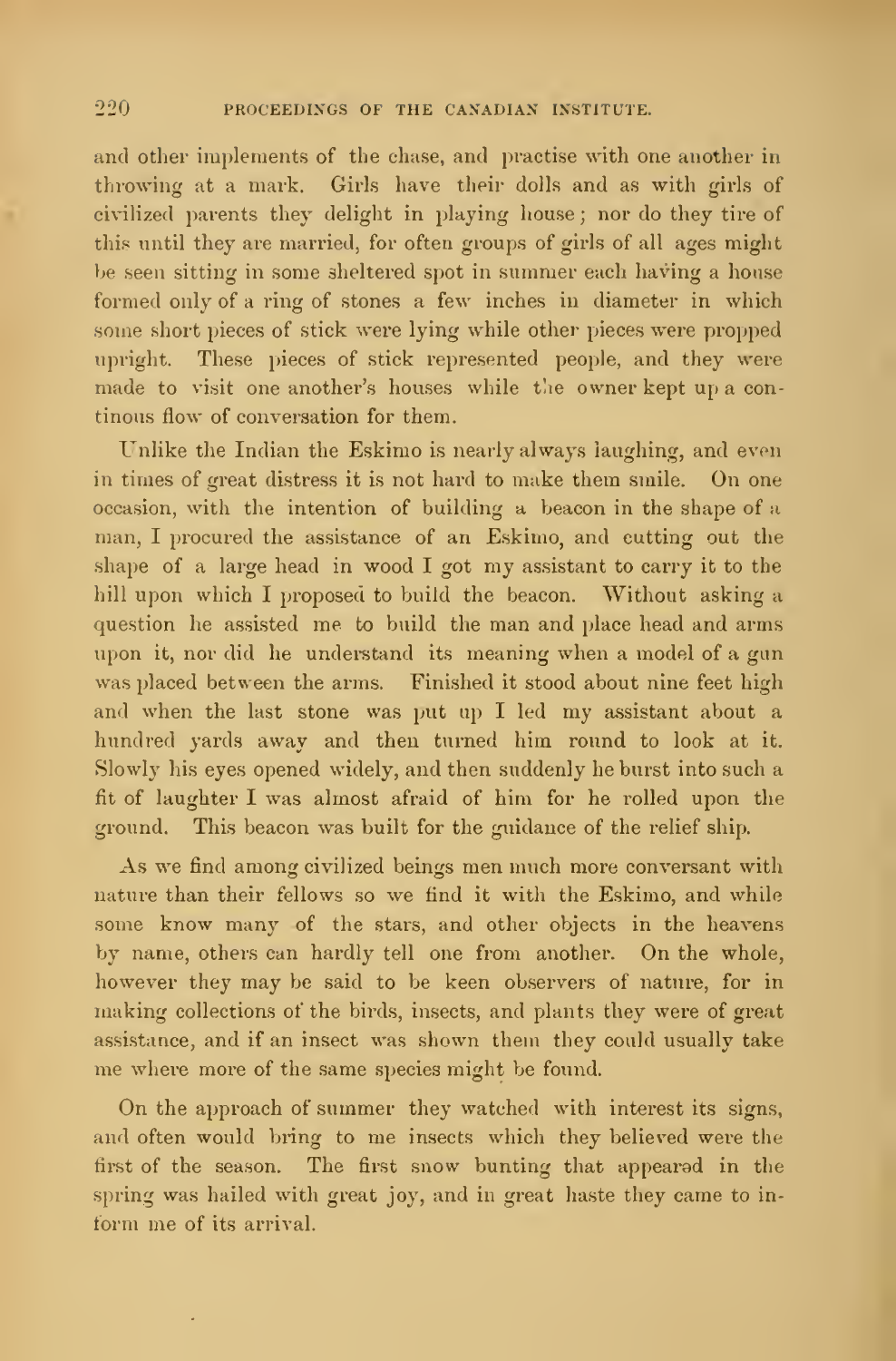Trading with one another and with those at distant parts of the coast is a common practice, the money standard used being <sup>a</sup> white fox skin. Most of their furs however are sent by one or two trusted traders to Captain Spicer's post on the north side of the strait and to the Hudson's Bay Company's post at Fort Chimo, Ungava Bay, and it is remarkable that, although these traders carry as many as thirty or forty parcels of furs owned by different families, they seemed quite able to remember on their return, to whom the goods they obtained in exchange belonged, apparently the only note made being a few marks with their teeth upon some of the articles.

It is generally supposed that the Indians and the Eskimo are conti nually at enmity with one another. This may be the case on the most northern coast of America, but it is certainly not so with those living on either the Labrador coast or Hudson's Strait all of whom spoke in the highest terms of the Indian, or Udler, as they call them, and several Eskimo were wearing articles they had purchased from them when visiting Fort Chimo.

As it is the case with all, or most uncivilized races, many of the senses are not well developed in the Eskimo. Pain, for instance, under which we would groan is borne without flinching and in this we had ample means of judging as I was called in to dress several painful wounds. Deep cuts, too, made by the accidental slip of a knife were simply bound up with a piece of sinew and no further notice taken of them.

Their power of hearing is very good and it was often noticed that sounds at a distance unheard by ourselves could be distinctly heard by them.

Although many suffer with weak eyes their sight is wonderfully keen, especially at long distances, as was often noticed by their being able to count the seals upon the ice that appeared to us as small specks seen very indistinctly. As the winter advanced many of them became snow blind and all were affected more or less with the glitter of the sun upon the snow. In one house visited three children were found perfectly blind, and although we did all we could for them, they did not recover their sight for nearly twenty days.

Regarding their sense of taste we need only remark, there was nothing we would eat that they could not relish, and much more we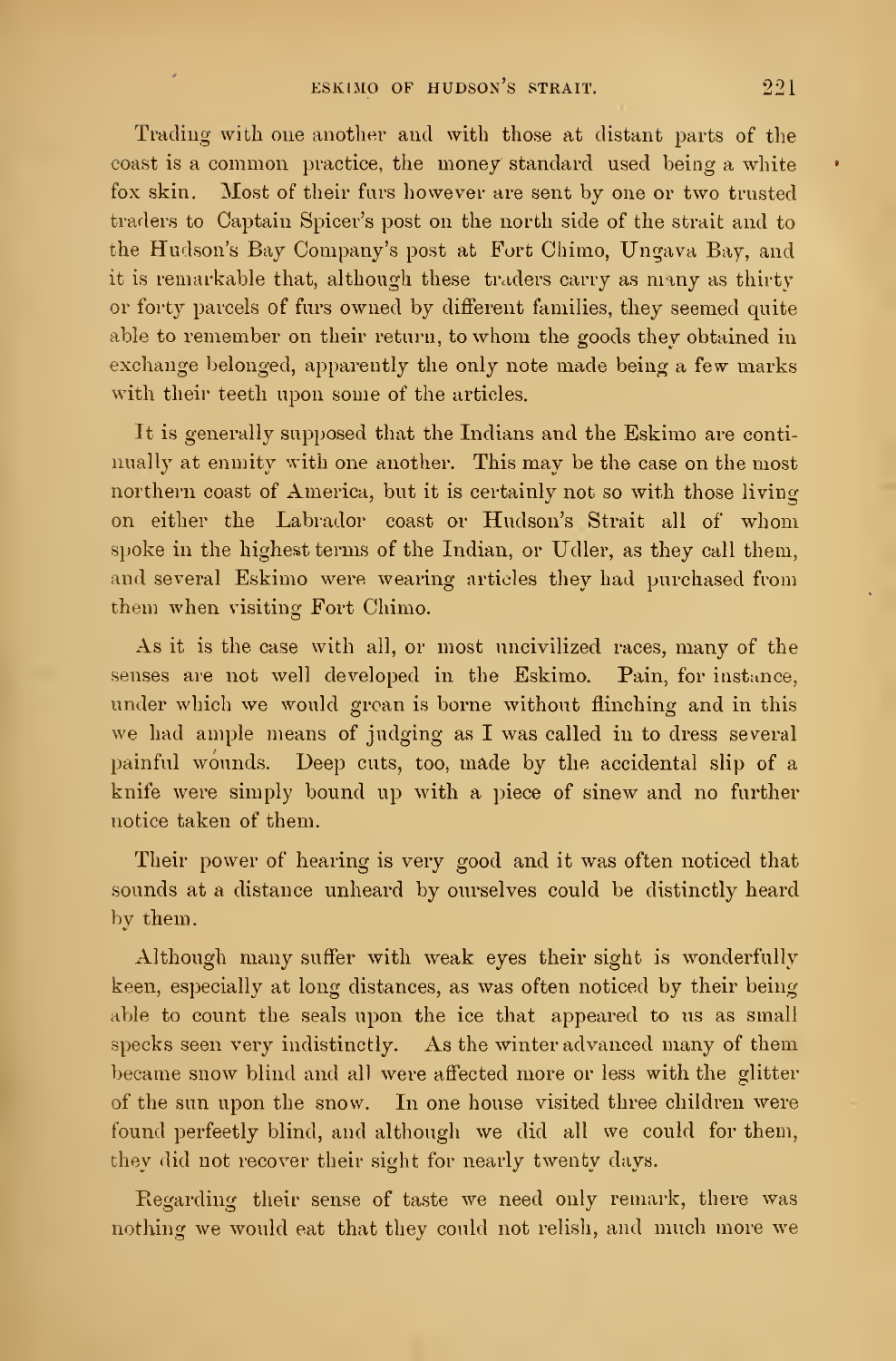would not eat they almost wholly subsisted upon. Smoking they dearly love, and the smallest scrap of tobacco is never wasted, even the ash from their pipes is used as snuff, and the idea of expectorating when chewing tobacco is never thought of; and further, disgusting though it is, the straw used in cleaning their pipe is always passed between their lips after each cleaning.

Although the Eskimo are cool under ordinary circumstances they become extremely nervous under excitement, and at times were seen trembling viole itly. This was noticed more especially when a walrus had been killed, and others were in sight, when playing a game of cards, and when leaving hurriedly for another part of the coast where seals had been reported.

Cleanliness, it may be said, is hardly known to the Eskimo unintlu enced by civilization, for to them apparently everything on earth is clean; nevertheless they would undoubtedly be glad to keep the dirt or dust off their bodies if they possessed such things as soap, towels, and water at a temperature rather higher than the freezing point, or we might say water at any temperature during the winter, for then it is as much as they can do to melt enough snow for drinking. During the warmest weather there was nothing they delighted in more than washing their faces when we would give them soap, and it was amusing to see them returning from a neighbouring stream laughing as they showed their faces to one another.

It is needless to repeat that the Eskimo will steal, for it is a well established fact, yet it is interesting to note some of its effects. Generally speaking all excepting the thief seemed to look upon the act as a great joke when it did not affect themselves, and as far as could be seen it is only fear that keeps them from stealing more from one another. Repeatedly we were asked to guard their goods while they made a journey, and every means possible are used to hide their caches. If during hard times an Eskimo discovers a cache his friends think it a great joke and all join in helping him devour its contents. At the same time the thief stands a chance of being punished by the owner.

During times when food was scarce they seemed to become careless and would then steal anything, and at one time some daring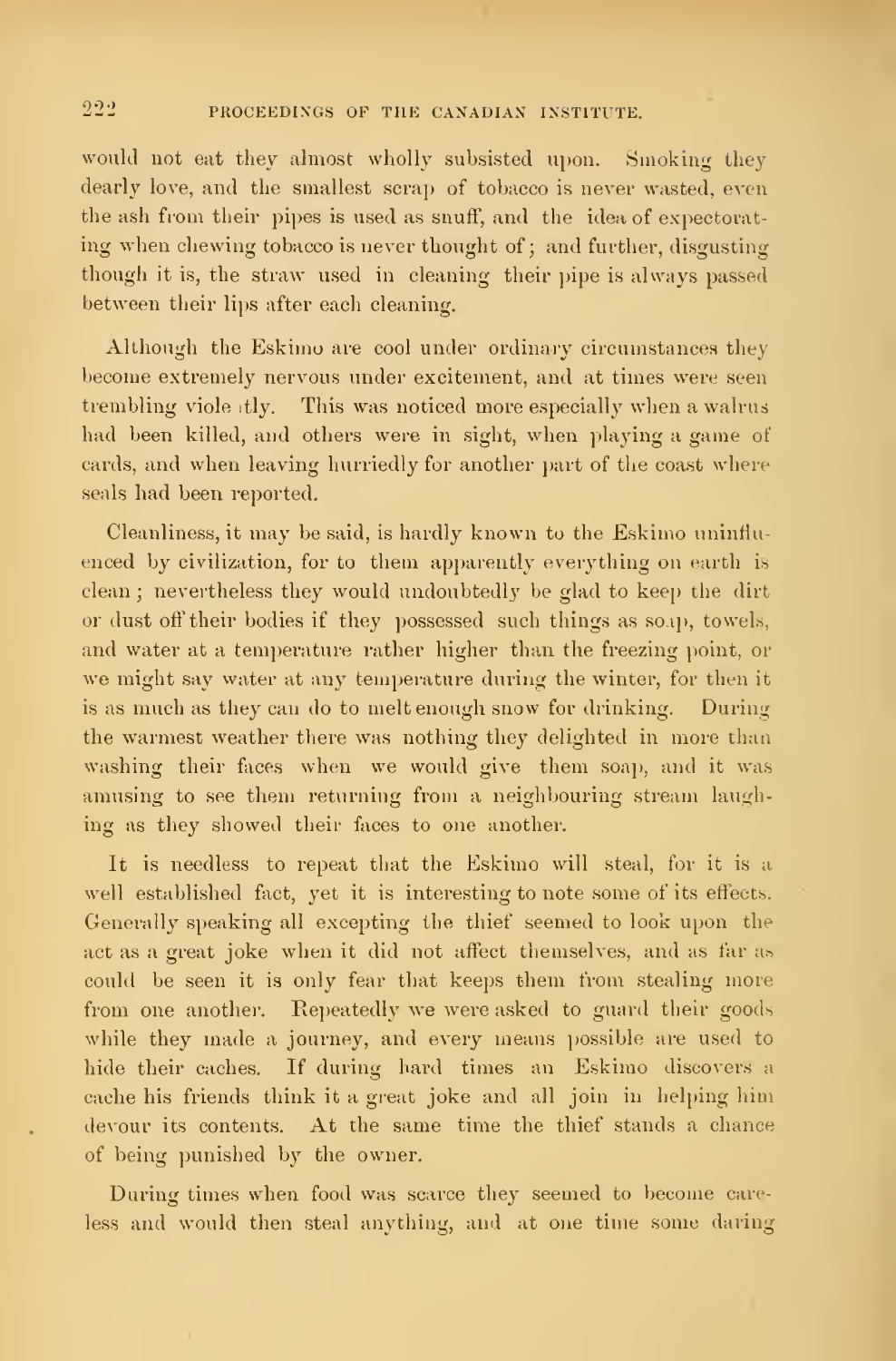attempts at <sup>a</sup> raid upon my storehouse were made. In spite of a watch being kept, and a warning issued to them that those attempting to force an entrance would stand a chance of being shot, while going my rounds about midnight <sup>I</sup> was startled to see <sup>a</sup> number rush out of the building with their hands full of provisions. They had pried the door off the hinges as noiselessly as any professional housebreaker, and now they made off as hard as possible. Deter mined to frighten them <sup>I</sup> started in hot pursuit, and when a short distance from them fired several shots over their heads. For some time after this they prowled about at night, and Ugaluk my favourite Eskimo strongly advised us to always go out armed as several threats had been made by his people to fire upon us if we thwarted them again. No further attempts, however, were made and  $I$  feel confident it was the bold front we showed that induced them to reconsider their threats.

Among those living at Cape Prince of Wales were three des perate characters who, some years ago, attacked part of the shipwrecked crew of a whaler named "Kitty" while they slept in a tent on the shore not far from the observatory. At first they treated them well, often bringing them food, but their blankets and guns were too great a temptation, and with knives they despatched them all, excepting one poor fellow whose feet had been badly frozen. This man, strange to say, they took care of and Ugaluk my in formant said he lived with him in his father's igloo during the winter, that both his feet came off, and he died in the following spring. In the fray one Eskimo was shot dead, the rest escaping without a wound.

Either from fear or seeking favour several Eskimo returned stolen goods, but in each case they requested payment and were most indignant when we refused to give them anything. Our best friend in this way was <sup>a</sup> good looking girl name Checkooaloo who acted as our detective and very often brought back articles stolen by her people.

Physically. the Eskimo do not seem as strong as civilized beings for in many trials of strength with my men who were not above the average in muscle development they were quite unable to cope with them.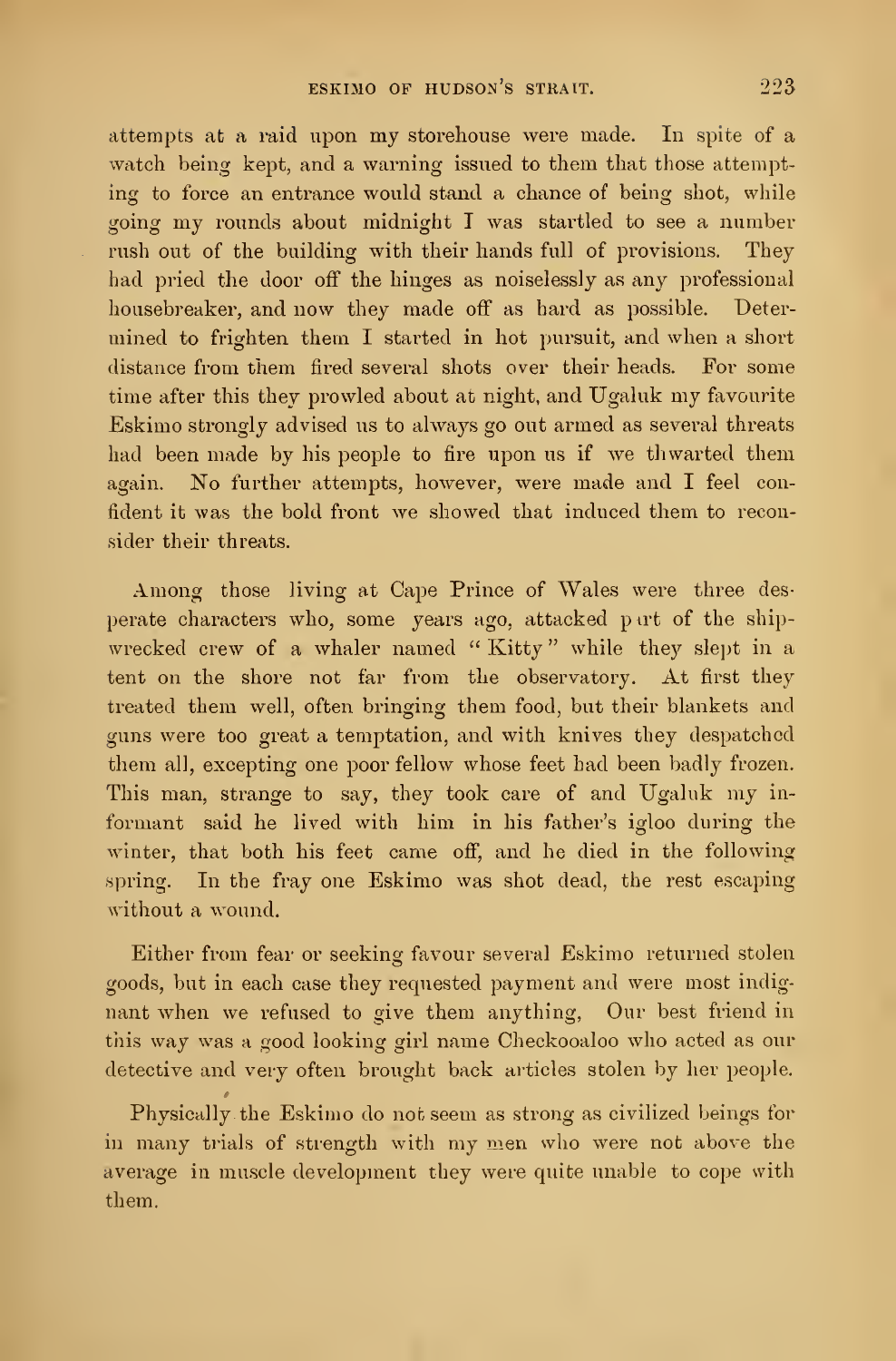In speaking of the moral side of the Eskimo's character it is needless to repeat the many disgusting stories that have been told so often. It is sufficient to know that according to our standard of morality they are immoral, but from what we know of other races we must admit that they at least are comparatively virtuous savages. Even our morality in which we boast seems to have the effect of corrupting what little virtue the savage possesses when it comes in contact with him and we may say, nowhere is this so distinctly seen as among the Eskimo. On the north side of the strait where vessels often call on their way to and from Hudson's Bay exchange of wives is sometimes practised, while on the south side, where there is little or no inter course with these vessels, such a thing was never heard of, and it is well known to those interested that sailors who were allowed to act much as they liked on the north side were met with virtuous scorn by those living on the south shore.

At Cape Prince of Wales a few Eskimo had three wives, several had two, but the greater number by far had only one, and there were several old bachelors.

In nearly all cases the best hunters have the most wives, and a widow who is the strongest and best worker stands the best chance of marrying again if she is so disposed, especially if she has sons, for they are considered a source of strength to a household while daughters are looked upon as a weakness.

Although in most cases a second wife is taken through affection for her, in many instances it is undoubtedly done in charity, and there is one peculiar law or custom among those met with in the Strait that may be worth relating. If <sup>a</sup> married Eskimo has been considered only worthy of death for some offence the man who undertakes to execute him becomes responsible for his wife and children. The woman becomes the wife of the murderer, and her children are treated with kindness by him. Two instances of this strange custom came under my notice, one of which was that of my favourite Ugaluk who informed me that some years ago there lived a bad Eskimo who would not work, but stole from everybody, and he undertook to do away with him. While in friendly conversation he stabbed him and carrying his body out on his kyak dropped it into the sea. His wife and three children now live with Ugaluk, and although she stands in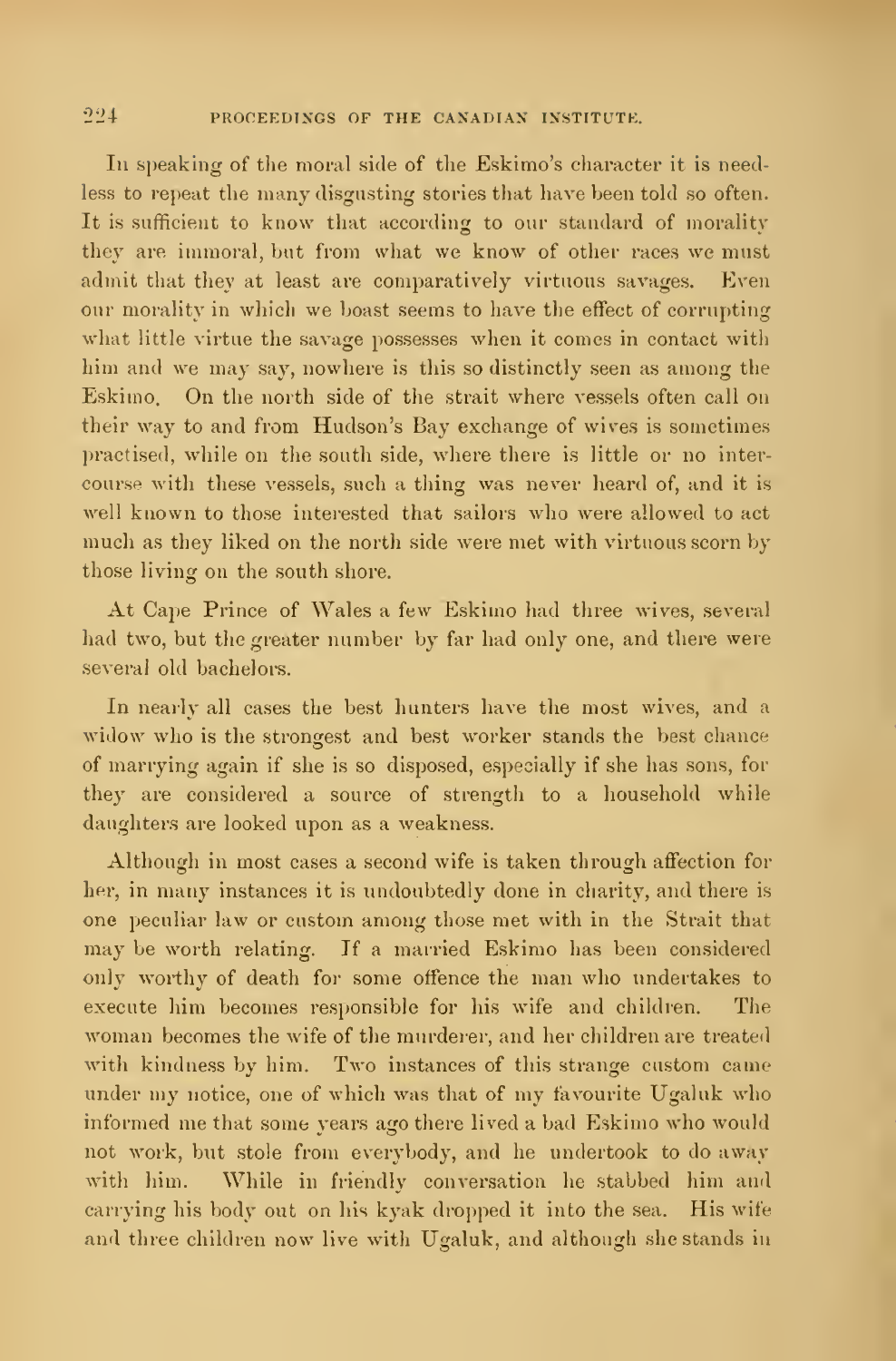his estimation as second to his first wife she appears to be quite happy, and during our stay here gave birth to her third child. A similar instance was met with at Cape Chudleigh, and in each case it seemed to be understood that those who were benefited by the death of these worthless fellows should give the executioner some assistance in supporting his family.

One man who had three wives, I was informed by Ugaluk, would have been content with one, but having no family he had married a second and a third, and now, poor miserable wretch, he was hardly able to supoort one, and all were childless.

Undoubtedly some of the matches between the sexes are arranged by the parents when their children are very young, nevertheless there was a good deal of love making. This was especially noticeable in the early summer when they were often seen together, and apparently without asking leave of anybody several started their own igloos. Much, however, as we dislike to think of it, it must be said, their love is little more than that of the birds of the air, excepting in constancy. Affection for one another they have, but such a thing as secrecy in any of the many phases of love is hardly thought of.

As far as could be seen no such thing as a marriage ceremony is performed. Girls marry at sixteen and even earlier, and when two are agreed they can be happy together, they either start their own igloo or the bride is received into the house of her husband's family and there they might be seen, husbands and wives, brothers and sisters all living happily together in one room or igloo.

The affection existing between parent and child is of the roughest kind, and is very interesting to watch. Little display is noticeable, and yet there appears to be intense earnestness in looking after the child's welfare, while the child is a pattern of obedience to its parents. The affection between husband and wife is much the same, but rapidly wanes if one becomes useless in the support of the other.

Partly in natural affection and partly from selfish motives all help one another, but it is a mistake to suppose that when a hunter returns with success he immediately shares his catch with his neighbours, for some were always found richer in food and household goods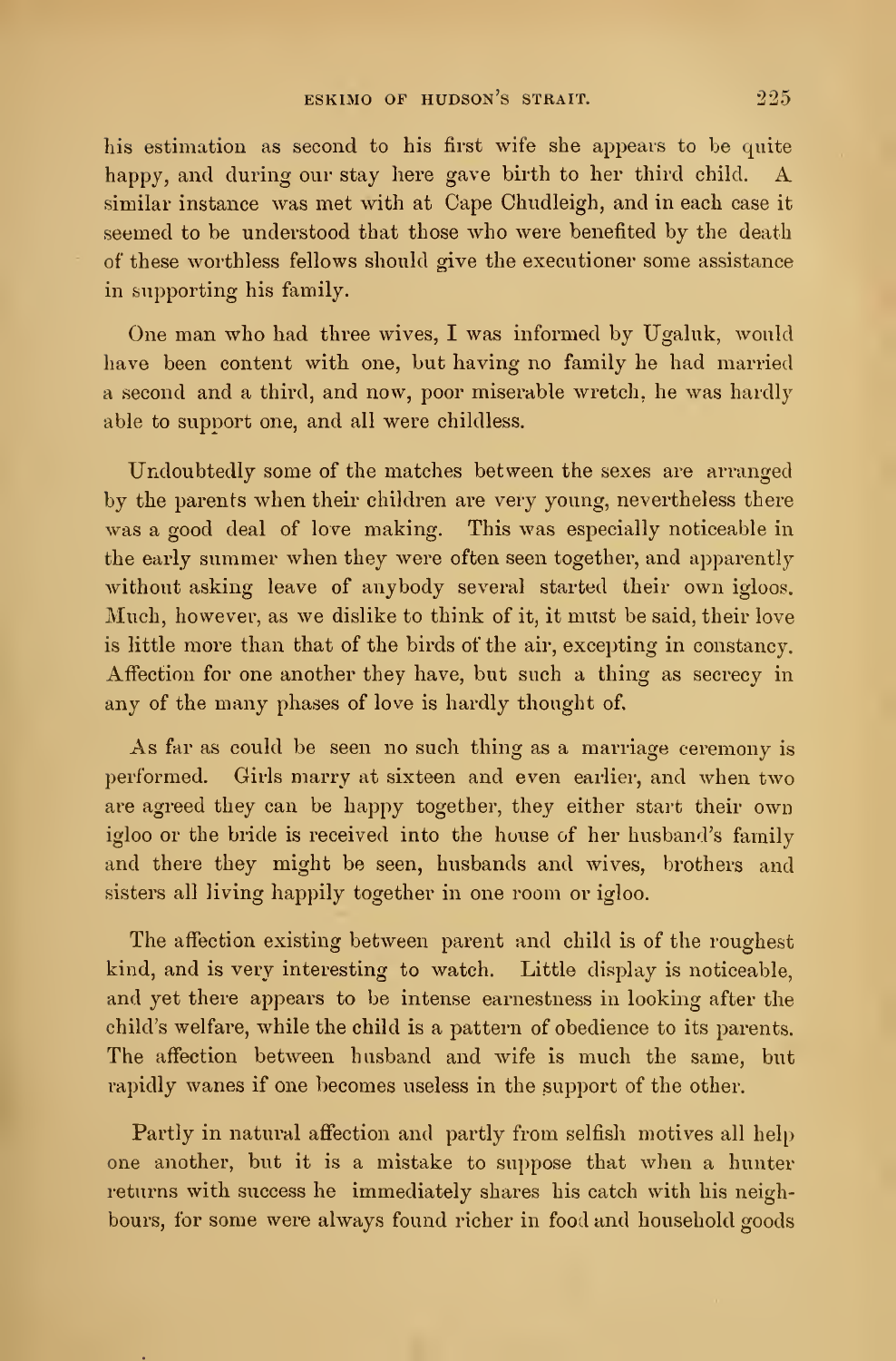than others. The men in these wealthy families, as might be supposed, were either physically stronger or better hunters than their fellows.

Very few Eskiu.o who had become useless by age or accident were met with and those that were seen appeared to be a great burden upon their people, and although they were treated with great kindness while food was plentiful it required no great prophet to predict their death by starvation at any time when food was scarce.

Early in spring, when for many days we had not been visited by an Eskimo, and supposing they had left this part of the coast, <sup>I</sup> wandered over to a deserted village and entering an igloo was sur prised to find an old woman and her son apparently dying from starvation, and from them learned that a crippled man and his child were  $i_n$  the same condition in another igloo near by. Here was a worse case than the first, for with a little strengthening food we were enabled to move the woman and her son to an igloo near the station, but the man was too far gone, nor would he allow his child to be taken from him. Each day food, and a large piece of snow was put by his side, and although unable to use his arms, his child, a little girl three years old, fed him. Days went by and little improvement could be noticed in his condition, and one afternoon when it had been thawing I walked over to the igloo. Calling as usual as I approached, I received no answer, and coming nearer found the roof of the igloo had fallen in, and there he lay with marbled face, his eyes now fixed and turned to space, and his child lay sleeping by him. Wrapped in his bedding we placed the body between a crevice in the rock and covered it with stones, this being the usual mode of burial with the Eskimo. The child was given in charge of the woman and son, and for some time all were dependent upon us for food. Through neglect the child soon died, and this recalls to my mind a sad scene, but it is needless to relate it here.

Eskimo opinions upon theological questions are not easily obtained and undoubtedly their faith in all their beliefs is extremely weak, for when asked to explain they would laugh and would tell you they only performed any of their rites because other Eskimo did so. Another difficulty to contend with is their extreme shyness or fear of being laughed at, for on this point they are most sensitive.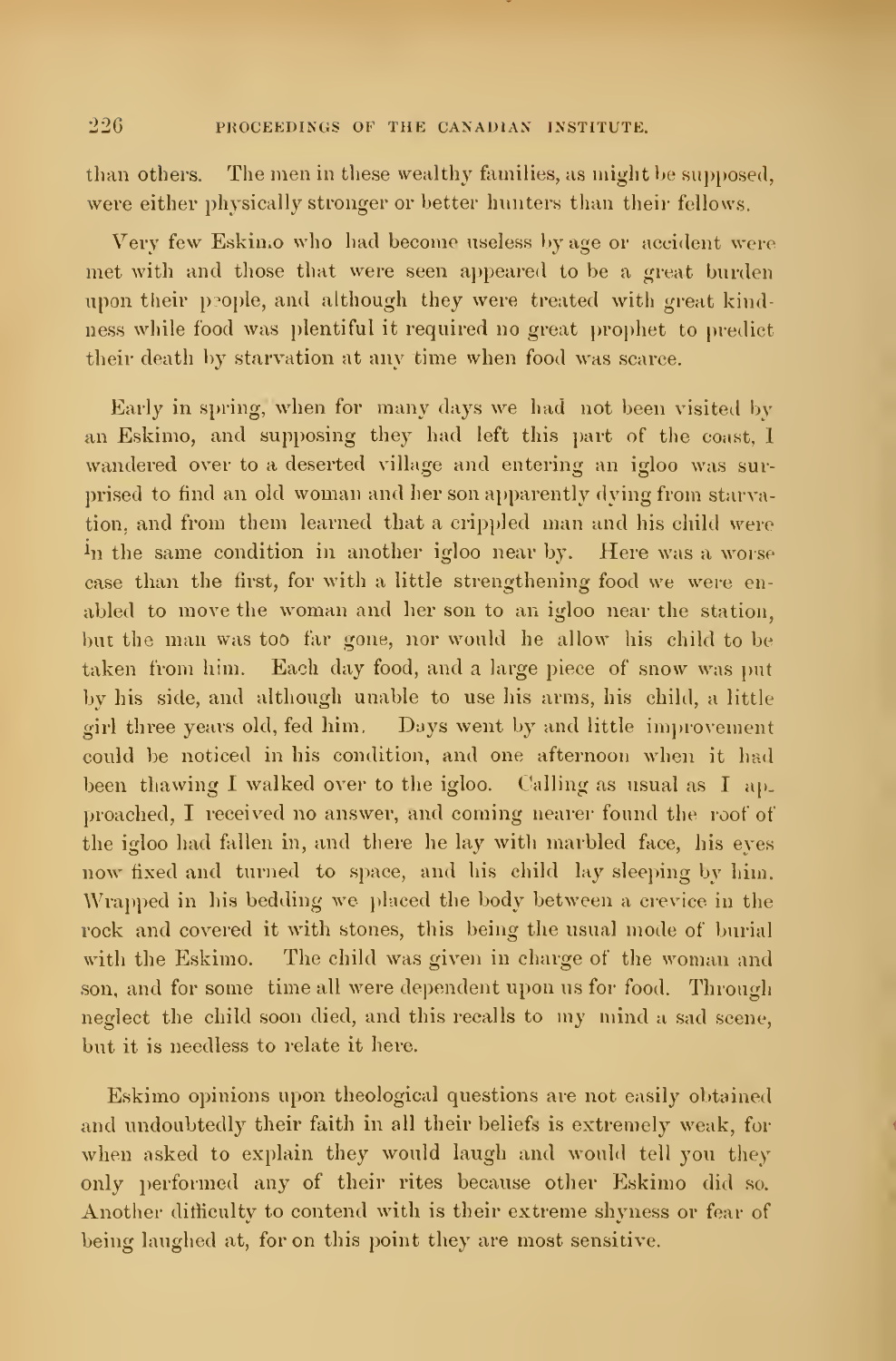As far as could be learned they believe in a supreme spirit who rules over the earth and sky, and some minor spirits who rule the tides and other changes in nature, with whom their Angekok has power to converse.

Of a future life they believed in a heaven and a hell, the former to be a place where those go who do not lie and are good. This place is southward where the sky and earth meet, where there is no snow, plenty to eat, and no work to be done. Hell is a place where the wicked go especially those who have told lies and have done wrong to their fellows. Here it is always snowing, is very cold, and those that go there have to work as they did upon this earth.

The Angekok is only a man or woman rather shrewder than their fellows who exhorts the spirits to do whatever the people want, for which service they are paid. They are treated with little or no deference by their people excepting at times when they are employed. An Angekok, who often tried to make me believe he was better than his people, was entrapped by the rising tide one day while gathering seaweed, and in spite of his influence with the spirits the tide con tinued to rise driving him back under a steep ice cliff, and being unable to scale it he perished miserably.

During my stay in the Strait they were never seen praying but Ugaluk who often saw us at our prayers when told to whom we were praying said his people did the same.

One of their most interesting and peculiar religious customs is the offering of food and other things to the spirits. By the graves of many of their dead were found scraps of food, tobacco, powder, shot and other articles and at first it was supposed that these were offered only to those who had died. To my surprise, however, a number of like articles were found upon the beacon we had built in the shape of a man. Still more surprising was the fact that when we found two cannons upon the shore near Cape Prince of Wales, that had un doubtedly been left by some of the early explorers, and standing them on end a quantity of bullets, shot, and other rubbish rolled out. On enquiry as to how this had got there <sup>I</sup> was informed it had been given as an offering to the spirits.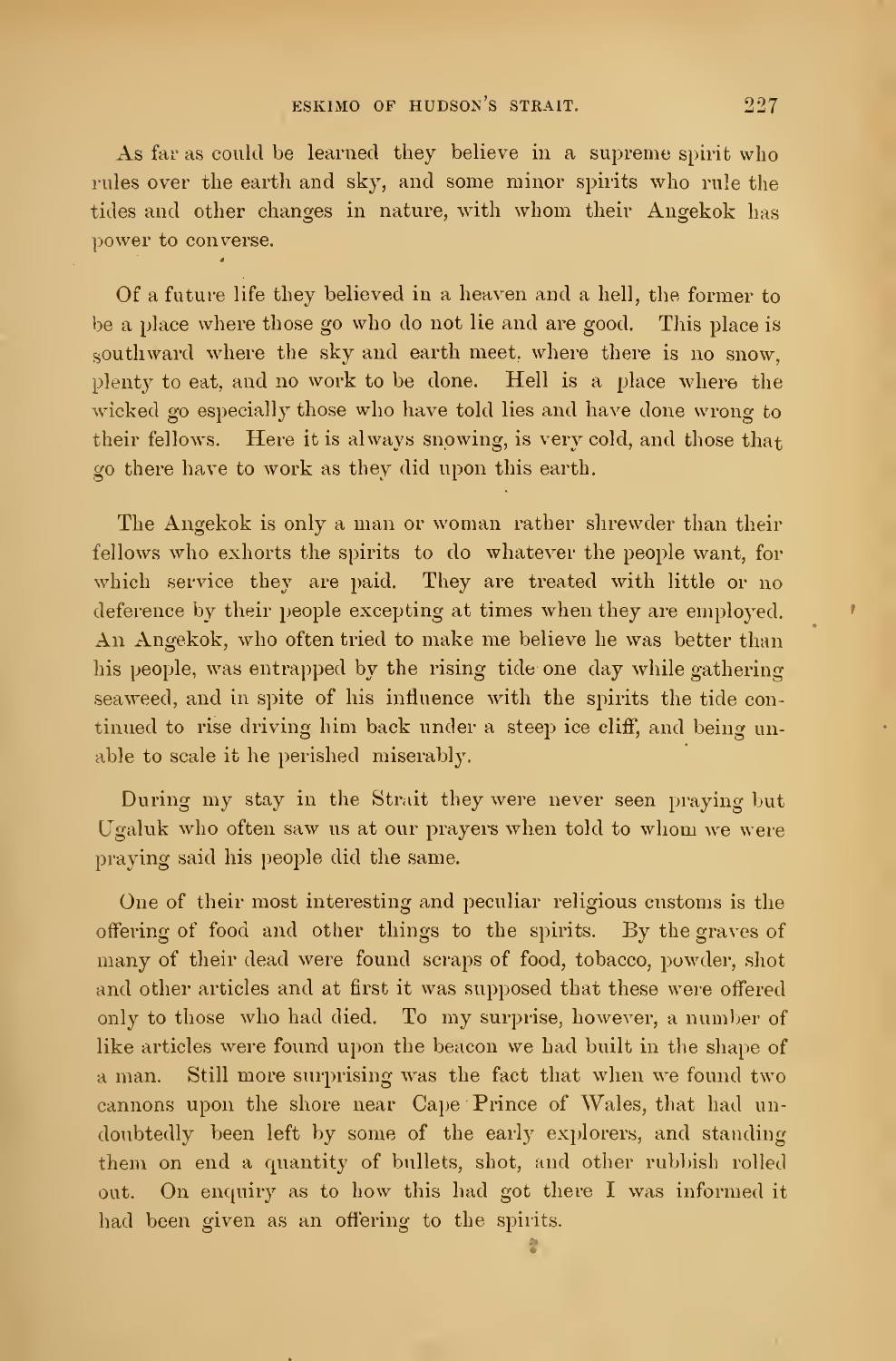Amulets though believed in are not much used, and only one Inuit was seen wearing one. This was Checkooaloo a sister of Ugaluk's who had a small piece of carved wood firmly sewn to her dress, and the only answer we could get from her as to its use was : she would " be no good" if she lost it. A similar piece of wood was found carefully protected with stones by the side of a grave.

Here, as elsewhere, the Eskimo take two days rest after killing a walrus, and become very indignant if asked to do work during this time.

During the walrus season they will not put needle into deer skin and, although often pressed, nothing would induce them to do so. Nor will they sew anything when one of the family is ill.

When a seal is killed a little fresh water is sprinkled over it before it is cut up, this custom, however, they would not always carry out, and if done in our presence would explain with a look of bashfulness that other Inuite always did so.

Walking along the shore near low tide mark with some young Eskimo who were gathering shellfish, I was surprised to find one of the young women would not pick any of them up although <sup>1</sup> had often seen her do so before. Nothing would induce her to touch them for she said she would be "no good" if she did so for a few days.

The graves of the Eskimo are found everywhere along the coast, some well built over with stones while others only show where the body was laid, the bones being scattered in every direction. The favorite place of burial is an island where the foxes and wolves cannot get at the bodies, and near Cape Prince of Wales an island, about ten acres in area, was seen literally covered with graves; and monuments ten feet high were erected here and there throughout it. These were evidently built for service in common, and like our beacon were covered with scraps of food.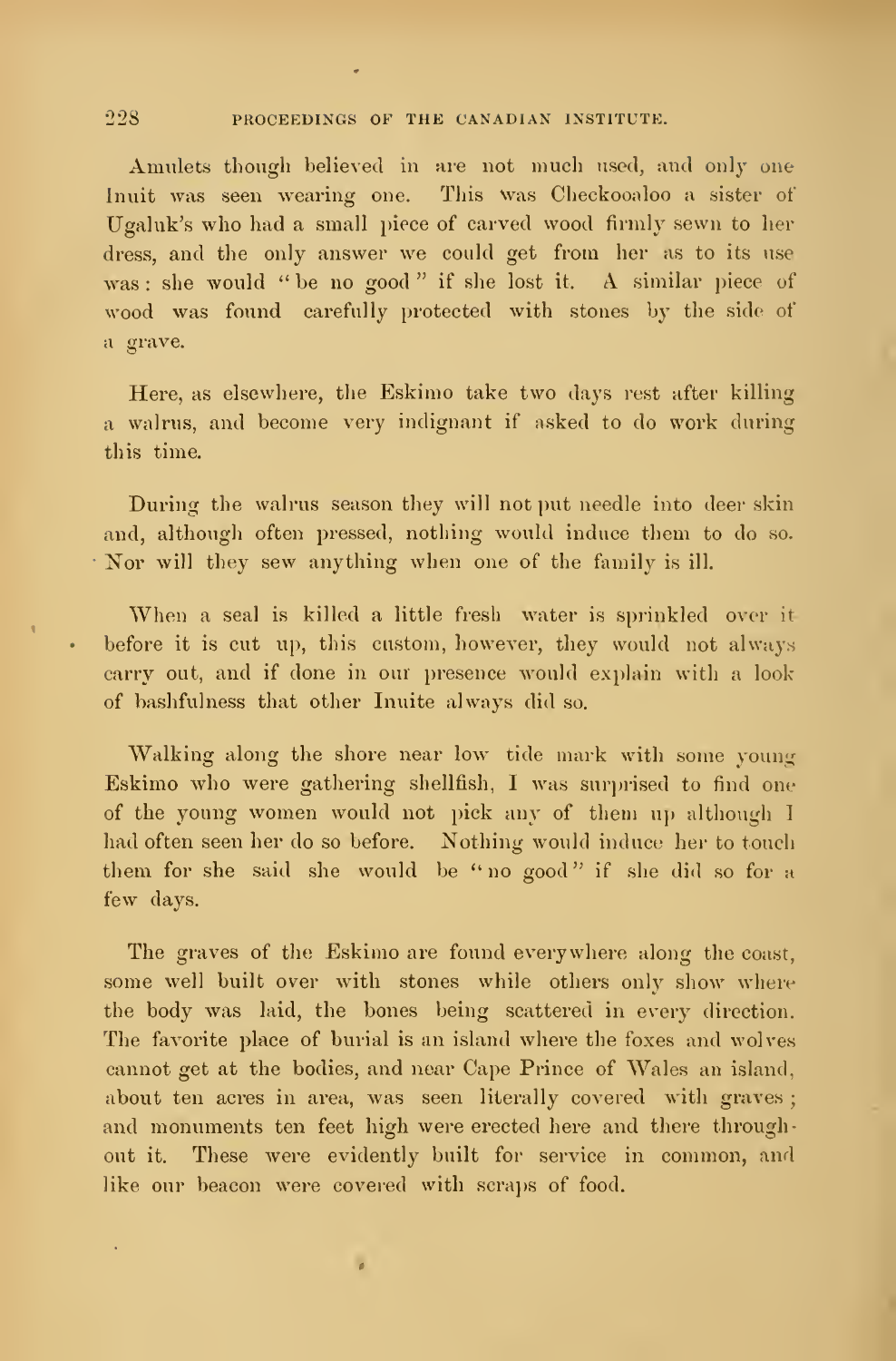Many other religious customs common to the race were noticed, but as nothing dissimilar was seen in them it is needless to relate them as they have often been told before.

Although Mr. Rink has shewn the Eskimo are rich in legendry, only one legend that was at all connected could be understood by ourselves. This was told by Ugaluk, and ran as follows : Not many years ago there lived a Cubloonack, or whiteman, on the eastern shore of Hudson's Bay where there were lots of Inuite and a few Udlers, or Indians. This Cubloonack was a very bad man, and used to speak to a lot of them, and taught them to sing different songs. One day an Udler came into the village and the Cubloonack caught him and calling all the Inuite about him he tied the Udler to a stake, and piling weeds and brush about it burned him alive. Nearly every day he used to walk up a hill by a circuitous path and as he walked he sang songs, all the Eskimos following in procession and when they reached the top of the hill he would talk to them about the sky. One day when the procession had gone up half way the Inuite refused to go any further so the Cubloonack went on alone, and he was never seen again, but they were sure he went up to the sky.

It is to be regretted that owing to our time being taken up with other matters while in the Strait little can be added to our present knowledge of the language ; it may be worth noting, however, that although there is so little communication between the north and south shore of the Strait' there is greater similarity in the pronunciation than there is between those living at Cape Prince of Wales and Cape Chudleigh. The chief difference in all cases being the use or disuse of the final sound of k which is one of the main characteristics of the Eskimo language. As for instance at North Bluff the Eskimo say nannoo (bear) whilst at Cape Prince of Wales it is pronunced nannook.

Wonderful though it is that the language remains so intact, it does not seem to be generally known what communication there is between the Eskimo at one place and those at a distant part of the coast. Regarding this <sup>I</sup> can only instance the case of one man who, with his family, <sup>I</sup> met at Cape Prince of Wales. This man